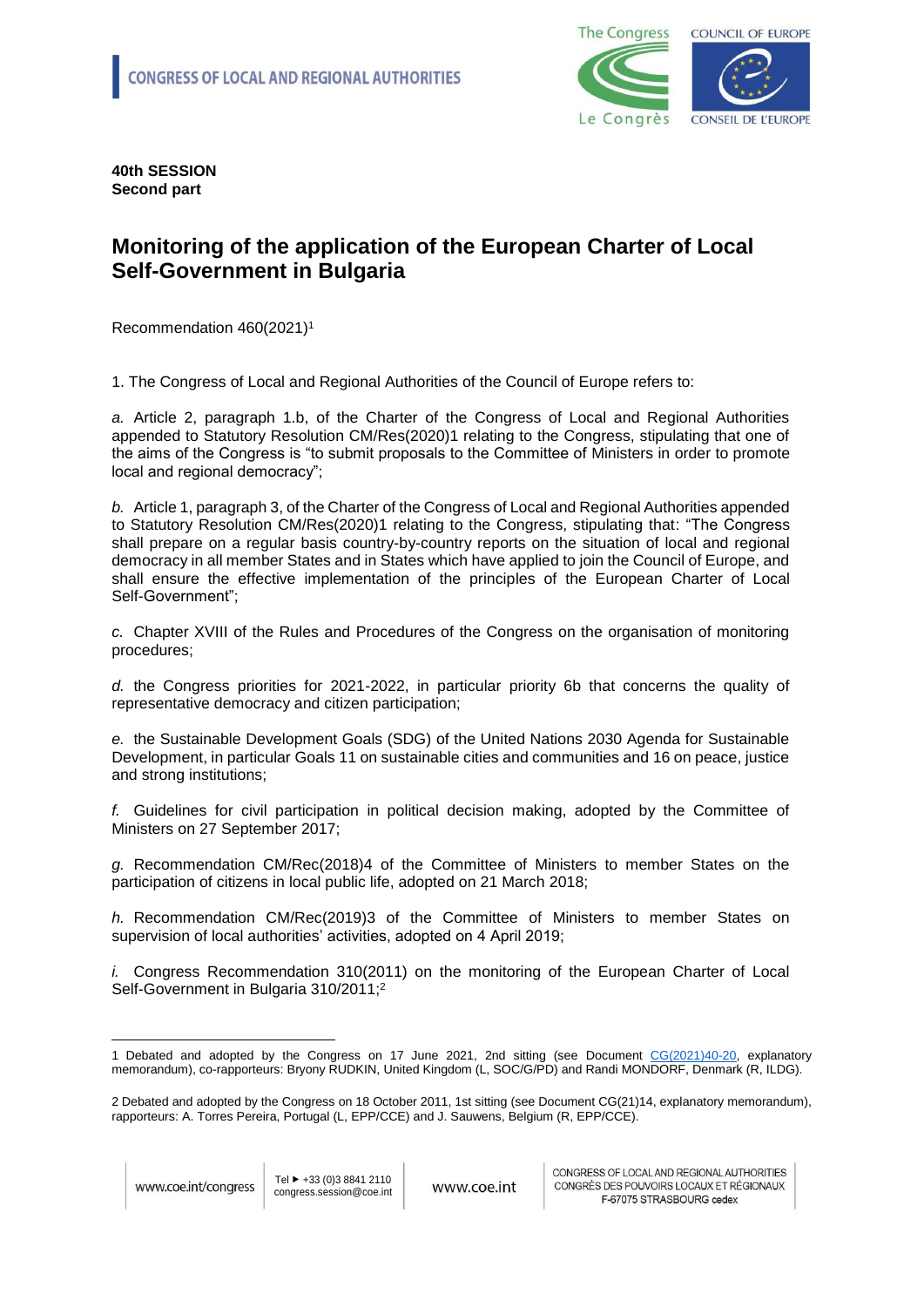*j.* the explanatory memorandum on the monitoring of the application of the European Charter of Local Self-Government in Bulgaria.

2. The Congress points out that:

*a.* Bulgaria joined the Council of Europe on 7 May 1992, it signed the European Charter of Local Self-Government (ETS No. 122, hereinafter "the Charter") on 3 October 1994 and ratified it on 10 May 1995, declaring itself bound by all the provisions of the Charter except for Article 7, paragraph 2. The Charter entered into force in Bulgaria on 1 September 1995. Following the adoption of a Law by the National Assembly of the Republic of Bulgaria on 11 July 2012, the Republic of Bulgaria has withdrawn its declaration with regards to Article 7, paragraph 2 and is henceforth bound by all the paragraphs of Part I of the Charter;

*b.* The Committee on the Honouring of Obligations and Commitments by member States of the European Charter of Local Self-Government (hereinafter referred to as Monitoring Committee) decided to examine the situation of local democracy in Bulgaria in the light of the Charter. It instructed Ms Bryony RUDKIN, United Kingdom (L, SOC/G/PD) and Ms Randi MONDORF, Denmark (R, ILDG), with the task of preparing and submitting to the Congress a report on the implementation of the Charter in Bulgaria;

*c.* The monitoring took place on 14 and 15 December 2020 remotely. The Congress delegation met the representatives of various institutions at all levels of government. The detailed programme of the remote visit is appended to the explanatory memorandum;

*d.* The co-rapporteurs wish to thank the Permanent Representation of Bulgaria to the Council of Europe and all those whom they met during the meetings.

3. The Congress notes with satisfaction:

*a.* considerable progress made in Bulgaria through the implementation of a decentralisation strategy, the devolution of powers and the transfer of responsibilities to local level, especially in the fields of education, public health and social services;

*b.* the ratification of Article 7.2 of the Charter, which means that Bulgaria is now bound by all articles of the Charter;

*c.* the institutionalisation of several consultation procedures on matters related to local authorities and the active participation of the National Association of Municipalities of the Republic of Bulgaria in the consultation;

*d.* the ratification of the Additional Protocol to the European Charter of Local Self-Government on the right to participate in the affairs of a local authority;

*e.* the establishment of regional development councils where representatives of local authorities participate in decision making on regional development.

4. The Congress expresses its concerns on the following issues:

*a.* the overlapping of competences and fragmentation of responsibilities that reduces decisionmaking powers of local authorities in delivering the public services under their own responsibility  $(A<sub>r</sub>$ ticle 4.4);

*b.* the lack of discretion of local authorities with regard to adapting the exercise of delegated powers to local conditions (Article 4.5);

*c.* a low level of local financial autonomy as a result of a strong dependence of Bulgarian municipalities on financial transfers from the State budget and the lack of municipalities' discretion in defining spending priorities when the relevant activities are financed through the State transfers (Articles 9.1, 9.7);